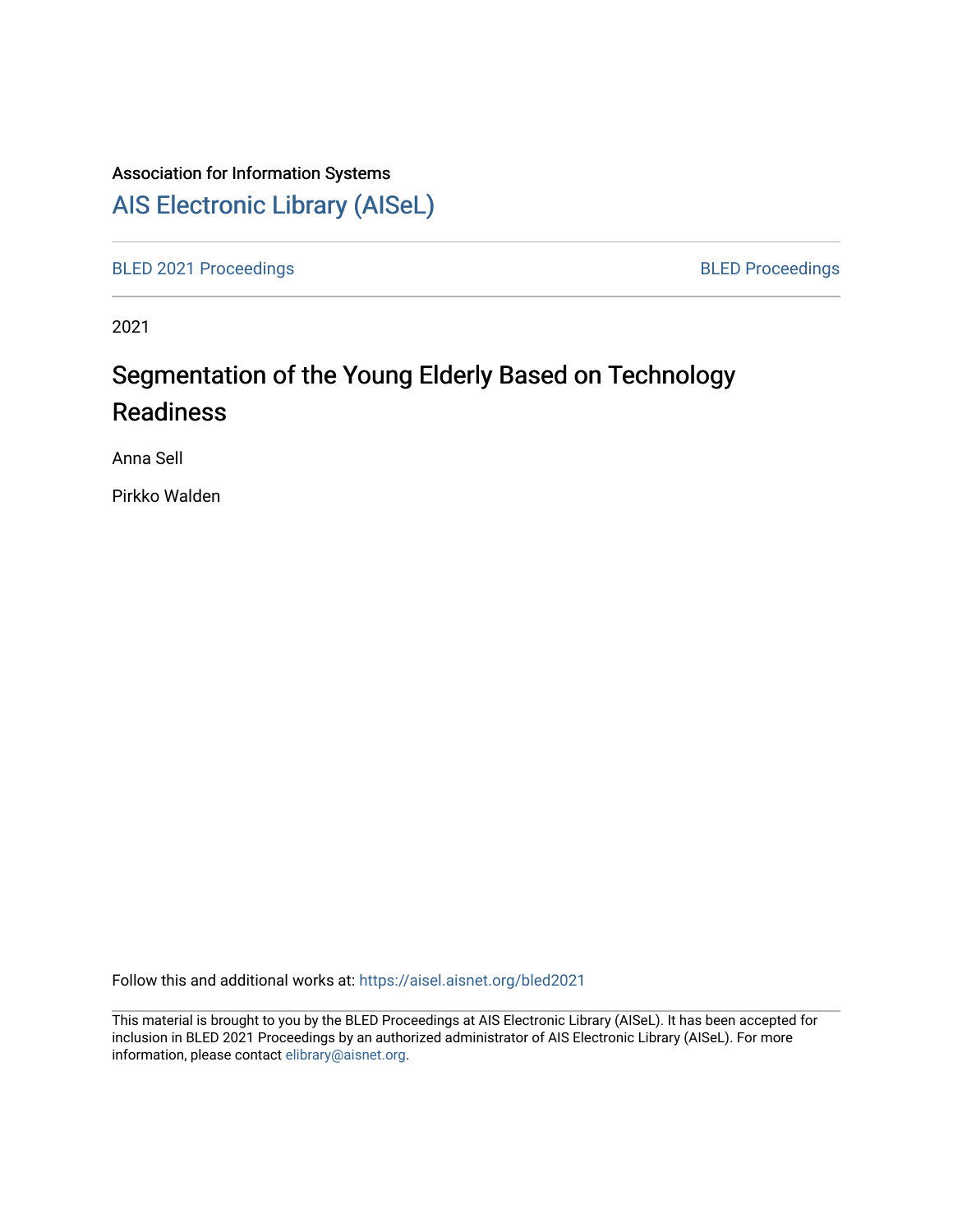## **SEGMENTATION OF THE YOUNG ELDERLY BASED ON TECHNOLOGY READINESS**

#### ANNA SELL<sup>1</sup> & PIRKKO WALDEN<sup>2</sup>

<sup>1</sup>Åbo Akademi University, Faculty of Social Sciences, Business and Economics, Åbo, Finland; e-mail: anna.sell@abo.fi

<sup>2</sup>Institute for Advanced Management Systems Research and Åbo Akademi University, Åbo, Finland; e-mail: pirkko.walden@abo.fi

**Abstract** We examine the young elderly's technology readiness in order to understand the propensity to adopt and use technology for personal use. We use the Technology Readiness Index 2.0 as segmentation basis to segment a sample of mainly young elderly individuals. Our aim is to find meaningful segments within this demographic group regarding their technology readiness, and to contrast the segments with previous research. Our findings based on 538 retirees revealed a similar segmentation profile as found within working-age populations, and a surprisingly different profile than previous research with a mature target group. We identified five distinct segments portraying the young elderly as diverse technology users, ranging from 'pioneers' to 'hesitators'. The findings give arise to discussion regarding the impact of age on the technology readiness of individuals and the importance of age as a predictor of technology use. We propose that commonly held views on age as an inhibitor of technology use are becoming outdated as the diffusion of technology reaches a certain level of maturity in a market.

**Keywords:** young elderly, technology readiness, technology readiness index, digital technology, physical activity, market segmentation, technology segmentation, lifestyle segmentation, attitude segmentation



DOI https://doi.org/10.18690/978-961-286-485-9.32 ISBN 978-961-286-485-9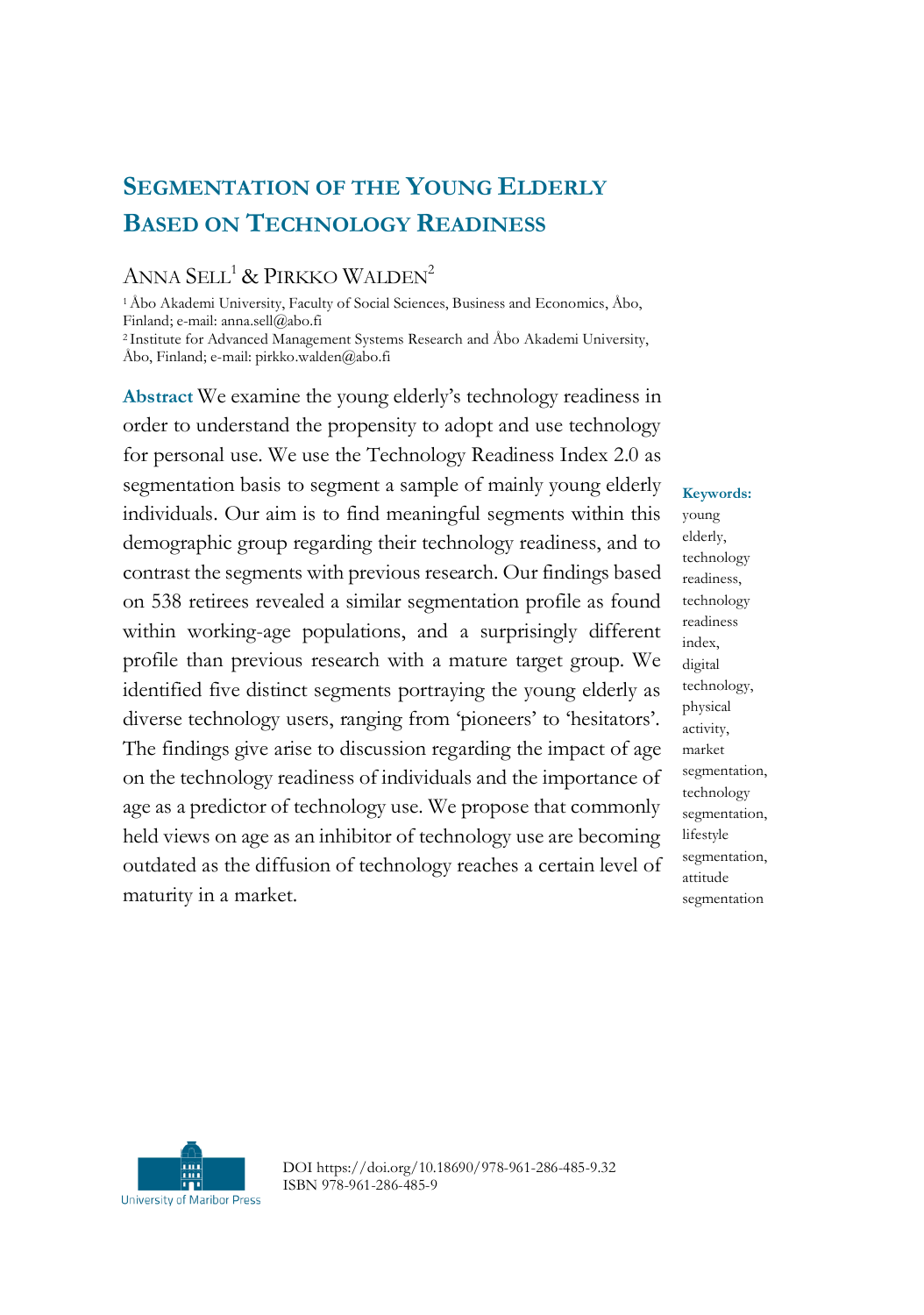#### **1 Introduction**

It is often claimed that elderly people are technology averse and that a project is doomed if it introduces digital services for this group of consumers. It is not unusual that elderly people think that they are too old to use digital technology. Studies have shown (Czaja and Lee, 2007, Villarejo et al. 2019) that there are indeed those elderly who can be portrayed as technophobic i.e., who fear, dislike, or avoid technology. Studies have also shown the opposite. For example, Neves (2012) found that the elderly do not think that they are too old for digital technology nor do they see themselves as technophobic. Several studies have also shown that the elderly are willing as well as competent to use digital technology (Czaja and Lee, 2006, 2007, Sell et al. 2011, 2017).

Research on elderly people's use of technology has focused on adoption behavior, e.g., Deng et al. (2014), attitudes towards technology, e.g., Mitzner et al. (2010), evaluations of wellness-supporting applications or devices e.g., Scandurra and Sjölinder (2013), and Mercer et al. (2016). Several studies have investigated how mobile technologies can be employed to support the care of individuals with dementia-related diseases. The technology user in such studies is either the caregiver (Maiden et al. 2013; Zachos 2013) or the patient herself (Upton et al. 2011; Yamagata et al. 2013). The technology is utilized to e.g., aid communication, support reminiscence/recall and provide stimulation. These studies and mobile technologies are not as such applicable to the cognitively healthy and independent young elderly. As technology users, a digital divide seems to exist between younger and older adults, visible in lower usage of and experience with technology in general, as well as computers and the Internet (Czaja et al. 2006, sample aged 60-91 years, and König et al. 2018, sample aged 50+). The divide widens when combined with a lower education level, i.e., older adults with a lower education level are less likely to use different technologies (Czaja et al. 2006; Vroman et al. 2015; König et al. 2018). On the other hand, it has been suggested that digital technology can protect older adults from the digital divide (Hill et al. 2015).

When examining initial adoption decisions, it has been found that subjective norm and perceived behavioral control are more important for older adults than younger (Morris and Venkatesh 2000); subjective norm loses its significance with prolonged usage as domestication occurs. Heart and Kalderon (2013) followed up on the study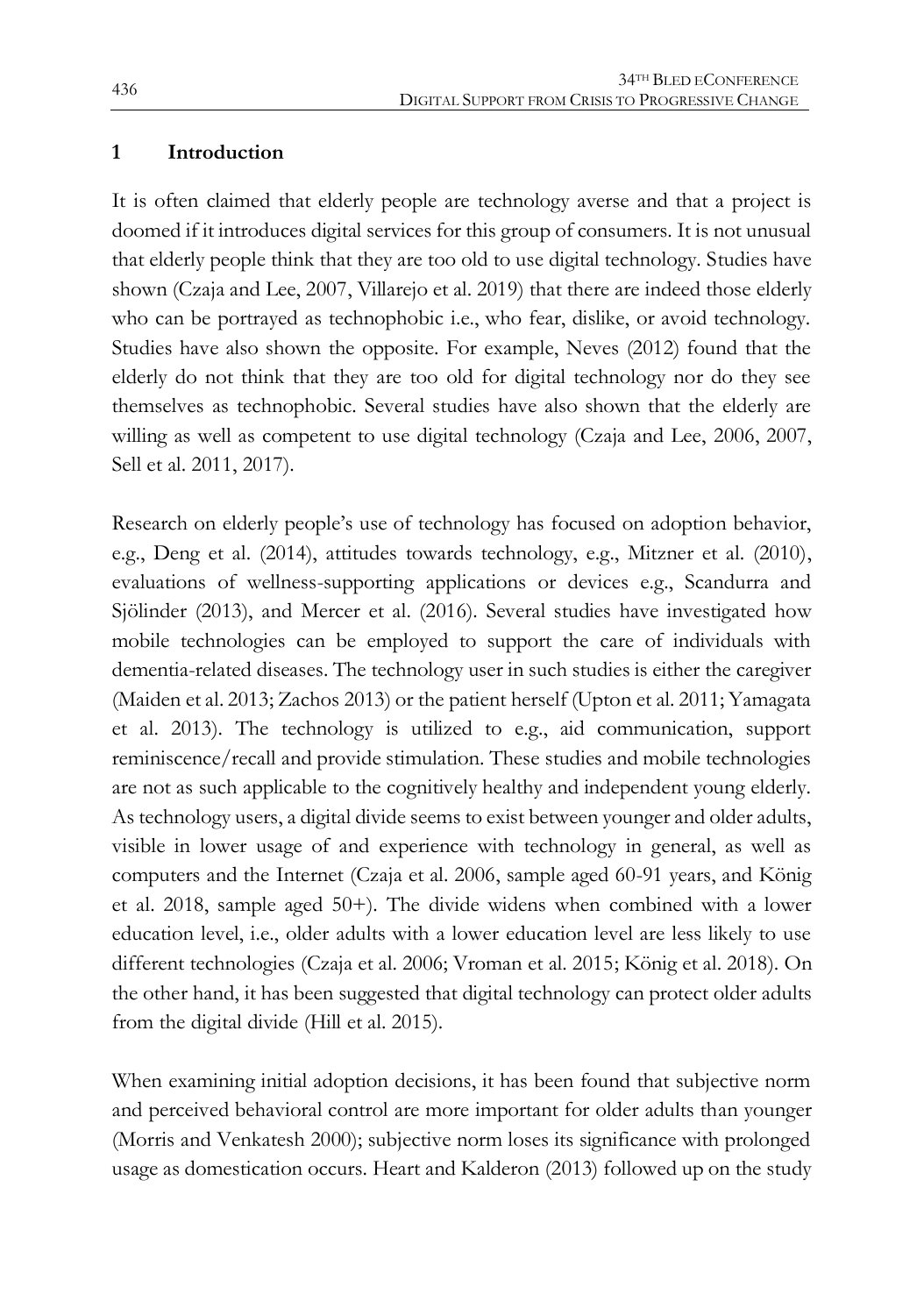by Morris and Venkatesh (2000) thirteen years later (sample aged 60-90+), finding that the health status of the elderly person is a strong moderating factor regarding technology use; healthy older people are much more likely to be technology users. Nevertheless, age was still found to be a barrier to ICT use by Heart and Kalderon (2013) and based on their findings the authors concluded that older adults are not yet ready to adopt health-related ICTs. Other studies have identified facilitating conditions to be of special importance for older adults' decisions to adopt technology, such as Barnard et al. (2013) (samples aged 58-78 and over 65, mean age 68) and Nägle and Schmidt (2012) (sample aged 50-90). Marital status has also been found to be of importance; those living alone (and/or single, widowed, divorced etc.) are less likely to adopt technology. Finally, a positive and optimistic disposition is related to a higher likeliness to adopt technology (Vroman et al. 2015). In summary, research indicates that younger age, better health, higher education and not living alone are features associated with a higher likeliness to adopt and use technology. Some of these factors, i.e., age and education are also related to technology readiness (Blut and Wang 2020).

DigitalWells is an ongoing interactive research and development program with the aim to build sustainable systematic technology-supported physical activity (PA) programs for young elderly. The focus on the young elderly is a new approach for digital services, a market for which there has been little interest to develop digital value services (Bouwman et al. 2014, Carlsson and Walden 2012). The PA programs are based on self-tracking, meaning that the participants use an application on their mobile phone to log and keep track on their physical activities. It is also possible to use wearables that automatically collect the physical activities which can be synchronized to the mobile app, i.e., no manual keying is needed.

In this study we concentrate on how well prepared the young elderly are to accept and use technology in the DigitalWells program. This is carried out by using the technology readiness index (TRI) 2.0 by Parasuraman and Colby (2015) with the aim to find out technology-related beliefs. These beliefs are not easy to change within a short time frame which make them especially suitable to study.

Thus, our aim is to find meaningful segments within this demographic group with regard to their technology readiness, and to contrast the segments found in this age group with the segments found by Parasuraman and Colby (2015) in a sample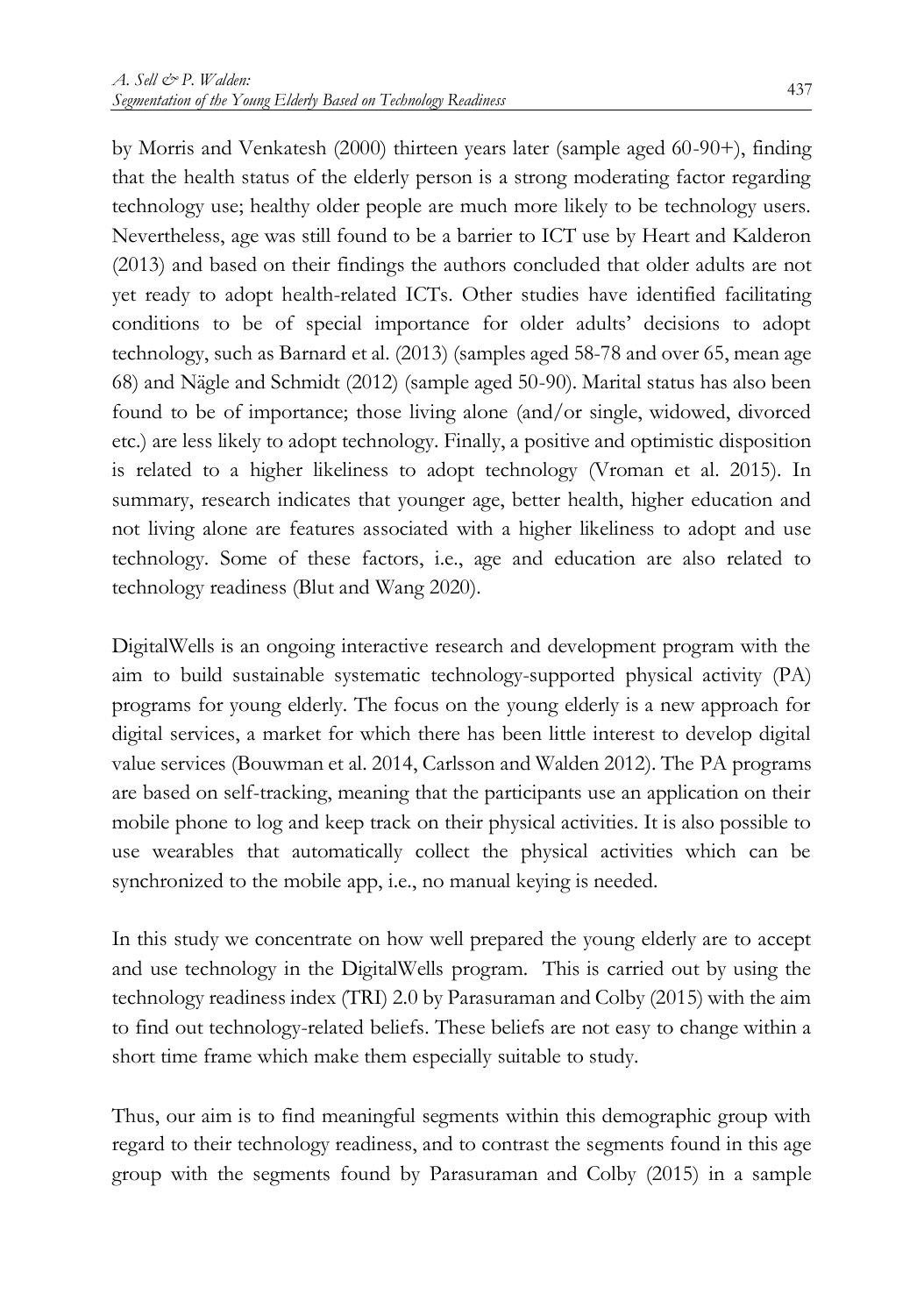representing ages 18-65+. We assume that the young elderly differ in their technology readiness, and, if so, then it is most essential to understand the needed support of the participants in the PA-program in order for them to feel comfortable with the digital technology.

#### **2 Technology Readiness Index 2.0**

Technology readiness is defined based on Parasuraman's seminal work (2000 p. 308) as *"people's propensity to embrace and use new technologies for accomplishing goals in home life and work"*. Following Parasuraman's study we recognize that there are both positive and negative feelings that describe the domain of technology readiness. The positive feelings push people towards technologies whereas the negative may have the opposite direction, i.e., holding them back (Parasuraman 2000). These feelings Parasuraman (2000) sees as mental motivators and inhibitors that collectively determine a person's predisposition to use new technologies. The mental motivators can be categorized into two dimensions, optimism and innovativeness and the mental inhibitors as well into two dimensions, discomfort and insecurity. The dimensions are defined in the following way: *Optimism* is defined as *"a positive view of technology and a belief that it [technology] offers people increased control, flexibility, and efficiency in their lives"* (Parasuraman & Colby, 2001, p. 34). It generally portrays positive feelings about technology. *Innovativeness* is defined as *"a tendency to be a technology pioneer and thought leader"* (Parasuraman & Colby 2001, p. 36). This dimension generally measures to what degree individuals perceive themselves as being at the forefront of technology adoption. *Discomfort* is defined as *"a perceived lack of control over technology and a feeling of being overwhelmed by it"* (Parasuraman & Colby 2001, p. 41). This dimension generally measures the fear and concerns people experience when confronted with technology. *Insecurity* is defined as a *"distrust of technology and skepticism about its ability to work properly"* (Parasuraman & Colby, 2001, p. 44). This dimension focuses on concerns people may have in face of technology-based transactions.

Optimism and innovativeness are drivers of technology readiness. A high score on these dimensions will increase overall technology readiness. Discomfort and insecurity, on the other hand, are inhibitors of technology readiness. Therefore, a high score on discomfort and insecurity dimensions will reduce overall technology readiness (Parasuraman, 2000).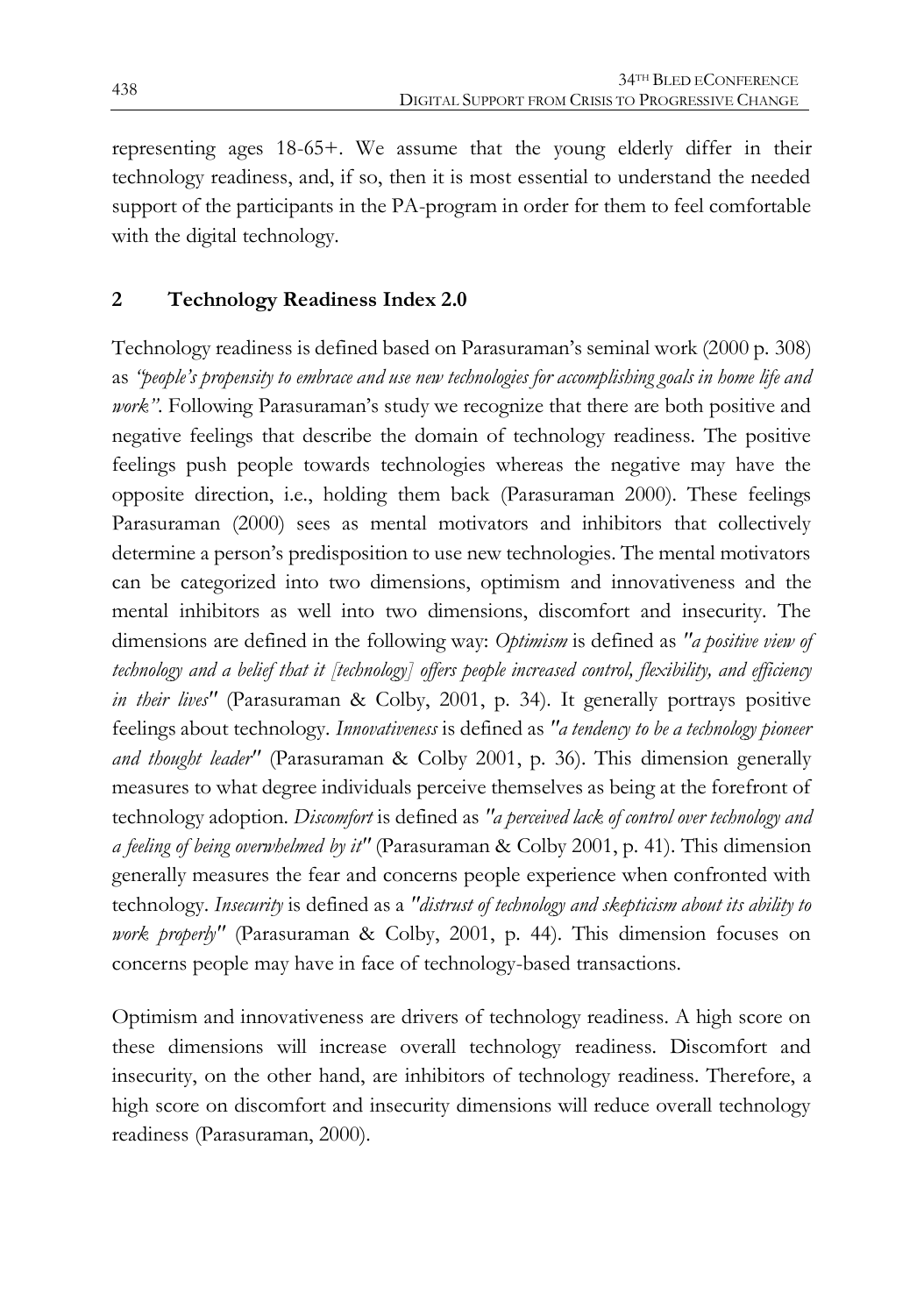Parasuraman and Colby (2001) emphasize that the four dimensions are fairly independent, indicating that each of them make a unique contribution to an individual's technology readiness. An individual can for example score high on motivations simultaneously mitigated by strong inhibitions which would be considered as a *"paradoxical state"* (Parasuraman and Colby, 2001 p. 61).

#### **3 Segmentation studies based on technology readiness**

It is suggested that using attitudes and lifestyles as segmentation bases can be useful when segmenting technology users (Sell and Walden 2012, Sell et al. 2014). Technology readiness represents an individual's technology-related beliefs, and it has been used as a basis for segmentation in several research projects. Parasuraman and Colby (2001) originally found five segments which they named explorers (high motivation, low inhibition), pioneers (high motivation, high inhibition), skeptics (low motivation, low inhibition), paranoids (moderate motivation, high inhibition) and laggards (low motivation, high inhibition). Using another method (latent class analysis) and a streamlined 16-item scale for segmenting the consumers Parasuraman and Colby (2015) again found a five-cluster solution being the best and similar to the prior TR-based segmentation (2001). The segments were labeled and described as follows: *(i) skeptics, a detached view of technology, with less extreme positive and negative beliefs; (ii) explorers, a high degree of motivation and low degree of resistance; (iii) avoiders, a high degree of resistance and a low degree of motivation; (iv) pioneers, both strong positive and negative views about technology; and (v) hesitators, a low degree of innovativeness* (Parasuraman and Colby 2015, p.71).

Tsikriktsis (2004) replicated and extended the taxonomy proposed in 2001 by Parasuraman and Colby. He found that there are both similarities and differences between the two segmentation studies. Four segments had a good match but the fifth segment – paranoids – could not be identified in his study. Victorino et al. (2009) explored the use of a ten-item abbreviated version of TRI (Parasuraman and Colby 2001) for hotel customer segmentation and found that it was a reliable method for segmenting customers. A three-cluster solution came out as the best. The segments they found were similar to the explorers/pioneers, paranoids, and laggards.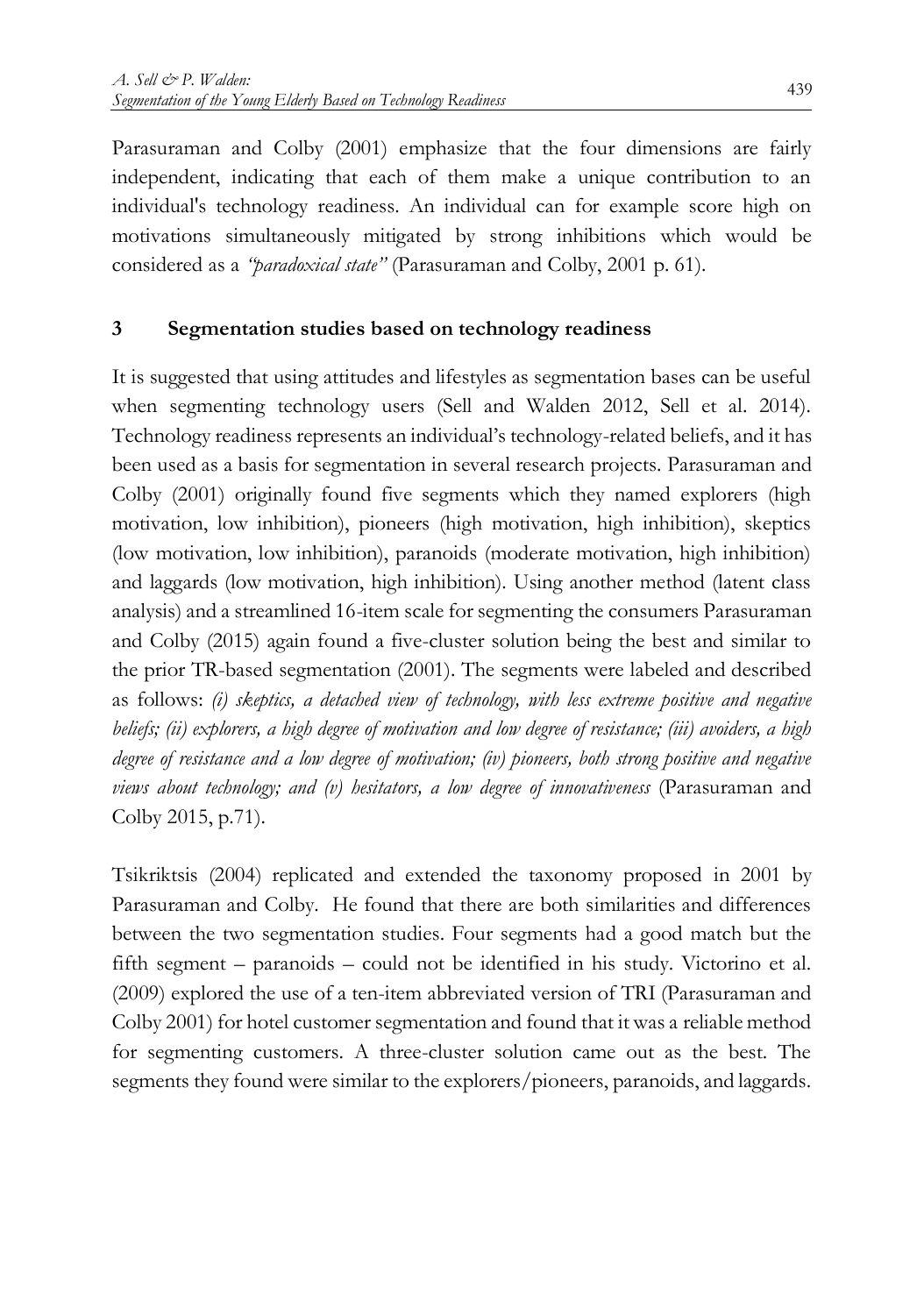One of the few studies researching the TRI-profile of mature consumers is by Rose and Fogarty (2010). They use the abbreviated technology readiness scale by Parasuraman and Colby (2001) in order to segment Australian consumers over 50 years of age. They found support for the original five segments by Parasuraman and Colby (2001). Mature consumers in their study were more likely to belong to the skeptic and laggard segments (34% and 23% respectively), and less likely to belong to the explorer and pioneer segments (16% and 13%) than the general population sample their results were contrasted to (22% skeptics, 17% laggards, 19% explorers and 26% pioneers). Demographic analysis of segments revealed that older, female, and less educated individuals were more likely to be in the laggard segment, mirroring previous research (Czaja et al 2006, König et al 2018).

Kim et al. (2018) used the TRI 2.0 to segment users of sports wearables and found three distinct groups of users, explorers, laggards and pioneers. The method they used was a two-stage cluster analysis in contrast to latent class analysis which was used by Parasuraman and Colby (2015). In a recent article Wiese and Humbani (2020) applied TRI 2.0 for segmenting the mobile payment market in South Africa. They found four segments of which three shared similarities with pioneers, paranoids and explorers and the fourth - hesitant-skeptics - had no similarities with the original ones. Ramirez-Correa et al. (2020) validated the TRI 2.0 in Chile and used LCA for segmentation. They found that four segments are similar compared to the study by Parasuraman and Colby (2015) whereas the segment of skeptics is different. There are also differences in the size of the segments as hesitators and pioneers together count for more than 80% of the Chilean sample.

All the above-mentioned studies have both similarities and differences. They are targeting different countries with different technology adoption stages and different contexts that most probably explain some of the variation in the outcomes.

#### **4 The study**

Our study is carried out in Finland which repeatedly has been named as one of the most technologically advanced countries in the world. Further, according to the European Commission (2020), Finland is leading the EU in digital competence and use of internet services amongst its population. We are targeting a group of people which we call the young elderly, 60 to 75 years of age. There are few studies that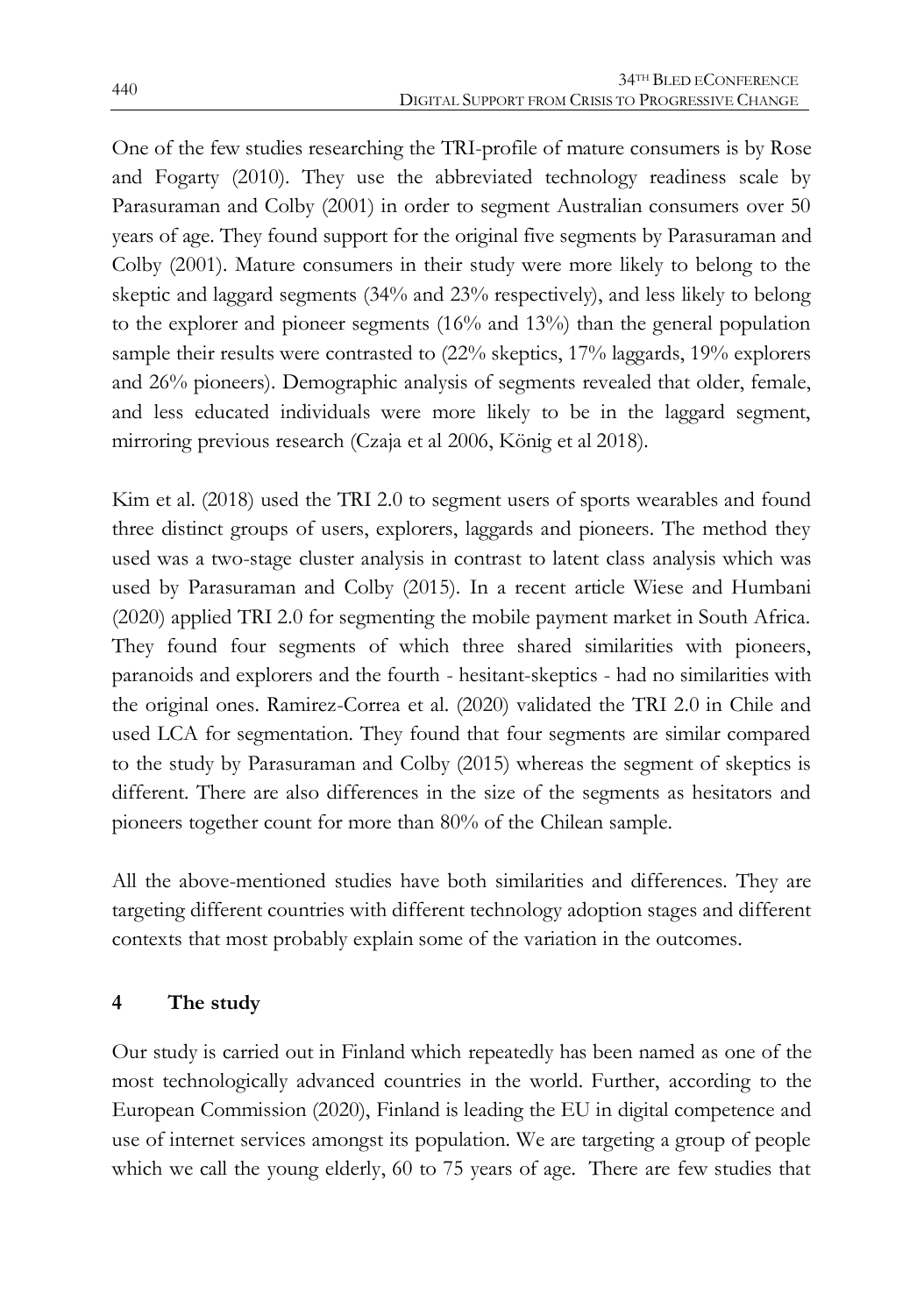focus on technology readiness amongst elderly or young elderly and technology readiness-based segmentation, thus our study is to our knowledge one of the first of its kind.

Our study is divided into several waves, depending on when the participants joined the DigitalWells research program. In the first wave which we report here are 575 participants who joined the program in 2019-2020. All participants are retired, they are members of a local retiree's association, they have volunteered to be in the program and a prerequisite is that they have a smart phone, i.e., they need to have a mobile internet connection in order to be able to participate in the program. When we first start working with the participants, we do not require that they have deep knowledge in digital technology as we give them hands-on guidance. However, it is vital for the program to measure their readiness for technology and for that purpose we used the Technology Readiness Index 2.0 by Parasuraman and Colby (2015). The TRI 2.0 questions were translated to Finnish and Swedish by a team of researchers and then translated back to English by another team of researchers. We aim at having the participant feel confident about and comfortable with the digital technology used in the project. As pointed out by Parasuraman and Colby (2015, p. 61) technology readiness is *"…an individual-level characteristic that does not vary in the short term…"* and another notable aspect is that it does not change suddenly in response to a stimulus. Several researchers have also found that higher technology readiness levels are correlated with higher adoption rates of cutting-edge technologies, more intense use of technology, and greater perceived ease in doing so (Kuo 2011, Fisk et al. 2011, Massey et al. 2007) which would all contribute to the success of the DigitalWells program.

The demographics of the participants are as follows. 62% of the participants are women and the mean age of the participants is 68,2 years (range 48-831), median value being 68 years ( $n=528$ ). The great majority of the participants ( $68,5\%$ ) are married, 10,1% are divorced, 8,2% are widowed, 9,7% are common-law married and the remaining  $3\%$  are single. Many of the participants  $(67,2\%)$  live in a small city (less than 20.000 inhabitants) or in a rural area. The mother tongue of the participants is Finnish 82% or Swedish 18%. Roughly one-fourth of the respondents

 $\ddot{\phantom{a}}$ 

<sup>1</sup> In our sample, a few of the respondents were younger or older than the young elderly age range of 60-75. However, all respondents are retirees and belong to a retired persons' association.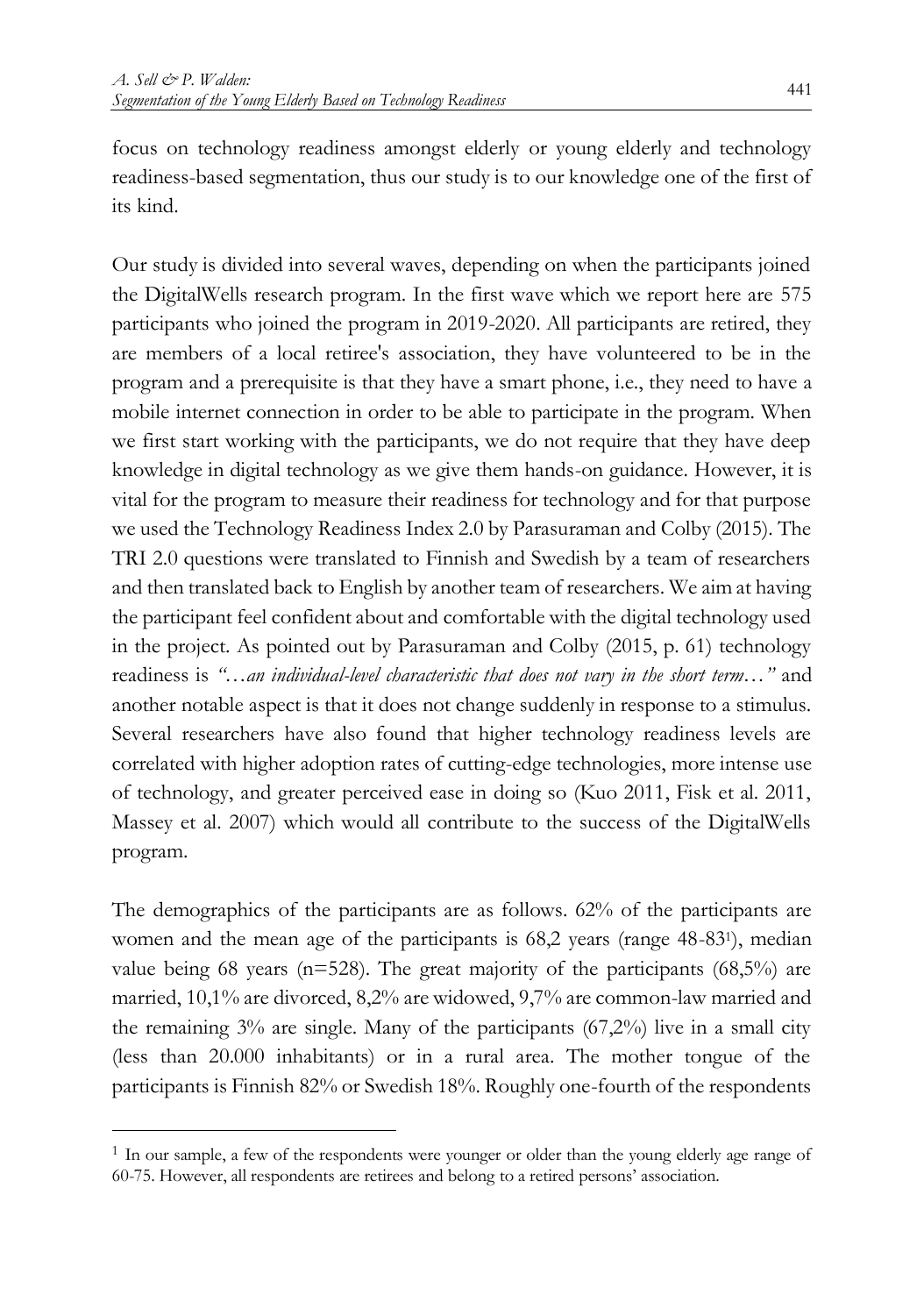(25,3%) have a university degree or a degree from university of applied sciences, but there are a lot of missing values concerning education (n=226).

At the onset, we had 575 observations. After cleaning out respondents who (i) had no answers on one of the four TRI dimensions, (ii) had only answered eight or less of the TRI statements, or (iii) only had one answer on one or more of the TRI dimensions, we ended up with 538 usable observations. Remaining missing values were replaced with mean value for the sample.

#### **5 Results**

We calculated the Technology Readiness Index and its components following Parasuraman and Colby (2015), table 1 below. For comparison, we include the mean values for the TRI components in the Parasuraman and Colby study (*P&C* in table 1). The scale ranges from strongly agree 5.0 to strongly disagree 1.0. The overall technology readiness index mean score is 3.01, close to the scale's midpoint 3.0. The participants are generally optimistic (OPT) about technology, mean score being 3.42. Innovativeness (INN) score is below midpoint. The participants are on discomfort (DISC) below the midpoint and insecurity (INSEC) above the midpoint. Distribution of the scores is near-normal, as skewness values are all between -0,5 and 0,5 and kurtosis values between -1 and 1. As expected, correlation between motivating factors (optimism and innovativeness) is positive and correlation between inhibiting factors (discomfort and insecurity) is also positive. Correlations for motivator-inhibitor combinations are negative.

|                            | Mean values      |                 |      |          |          | <b>Correlation coefficients</b> |         |         |         |
|----------------------------|------------------|-----------------|------|----------|----------|---------------------------------|---------|---------|---------|
| <i>Components</i>          | Current<br>study | $P\acute{c}^cC$ | SD.  | Skewness | Kurtosis | OPT                             | INN     | DISC    | IN.S    |
| <b>OPT</b>                 | 3,42             | 3,75            | 0.80 | $-0.41$  | $-0.06$  | 1.00                            |         |         |         |
| <b>INN</b>                 | 2,89             | 3,02            | 0.94 | 0,05     | $-0,76$  | 0,53                            | 1,00    |         |         |
| <b>DISC</b>                | 2,88             | 3,09            | 0,85 | $-0.03$  | $-0,64$  | $-0,39$                         | $-0.45$ | 1,00    |         |
| <b>INSEC</b>               | 3,41             | 3,58            | 0,91 | $-0.37$  | $-0.25$  | $-0,36$                         | $-0,31$ | 0.53    | 1,00    |
| <b>Overall TR</b><br>score | 3,01             | 3,02            | 0,66 | 0,10     | $-0,42$  | 0,74                            | 0,77    | $-0,78$ | $-0,73$ |

**Table 1: Summary statistics for Technology Readiness Index 2.0 and its components**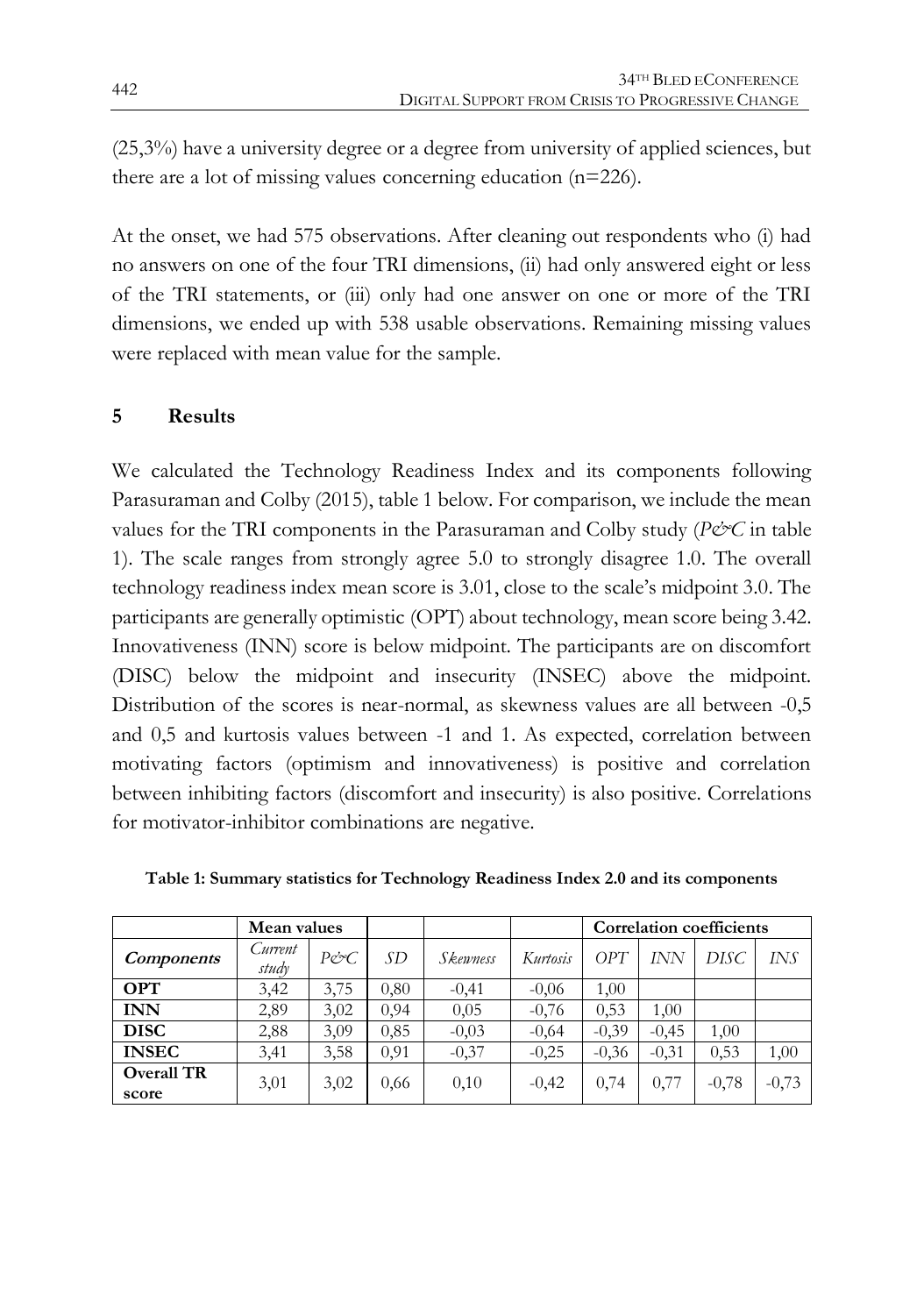We employed exploratory factor analysis with Varimax rotation to examine whether the factor structure of the original four TRI dimensions can be found in this dataset. We utilized principal axis factoring with Varimax rotation requesting a four-factor solution. After examining initial factor loadings, we decided to remove one of the variables on the Insecurity scale (INSEC4) from further analysis, as it did not load correctly on the Insecurity dimension and its communality was below 0.5. Our subsequent factor analysis (without the INSEC4 item) explains 59.2% of the variance. The eigenvalues of the first three factors surpass 1, the eigenvalue of the fourth one being 0.93. Examining a scree plot confirmed the suitability of a fourfactor solution. Also, each of the four factors explains a significant part of the variance: 16.7%, 16.1%, 14.1% and 12.2% respectively. The Kaiser-Meyer-Olkin measure of sampling adequacy was 0.891 and Bartlett's test was significant ( $x^2$ <sub>(105)</sub> = 2324.0,  $p \le 0.000$ ).

The four-factor solution aligned well with the four technology readiness dimensions, with only one item (DISC2) with a standardized factor loading just below 0.5 at 0.475. Remaining items loaded from 0.584 to 0.771. There is one significant crossloading, with INN4 cross-loading on the Optimism dimension. The same crossloading is reported by Parasuraman & Colby (2015) in their validation of the TRI 2.0 scale. Factor loadings and Cronbach's  $\alpha$  for each of the sub-scales can be seen in table 2.

|                   | Factor 1 | Factor 2 | Factor 3 | Factor 4 | Cronbach's $\alpha$ <sup>a</sup> |
|-------------------|----------|----------|----------|----------|----------------------------------|
| OPT <sub>1</sub>  | .771     |          |          |          |                                  |
| OPT <sub>2</sub>  | .598     |          |          |          | .756                             |
| OPT <sub>3</sub>  | .715     |          |          |          |                                  |
| OPT 4             | .741     |          |          |          |                                  |
| INN <sub>1</sub>  |          | .763     |          |          |                                  |
| INN <sub>2</sub>  |          | .699     |          |          | .770                             |
| INN 3             |          | .749     |          |          |                                  |
| INN <sub>4</sub>  | .426     | .596     |          |          |                                  |
| DISC <sub>1</sub> |          |          | .727     |          |                                  |
| DISC <sub>2</sub> |          |          | .475     |          | .708                             |
| DISC <sub>3</sub> |          |          | .584     |          |                                  |
| DISC <sub>4</sub> |          |          | .702     |          |                                  |
| <b>INSEC 1</b>    |          |          |          | .767     |                                  |
| <b>INSEC 2</b>    |          |          |          | .710     | .725                             |
| <b>INSEC 3</b>    |          |          |          | .769     |                                  |

**Table 2: Factor loadings and reliability analysis**

a. For reliability analysis, discomfort and insecurity statements were reverse-coded.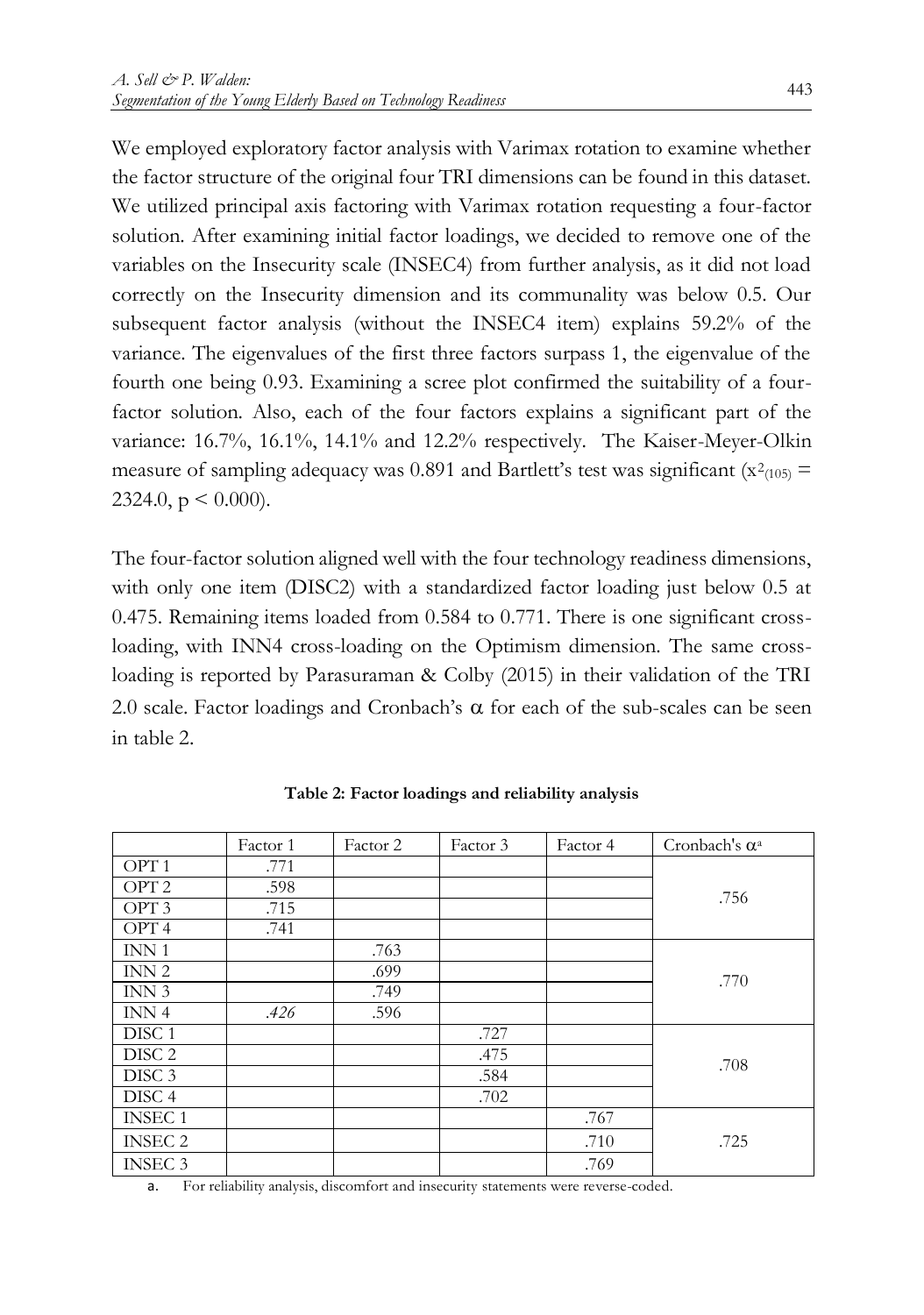At the following stage, K-means cluster analysis in SPSS 24 was used to create a fivecluster solution. The five resulting segments were analyzed and found to be similar to the five segments found by Parasuraman and Colby (2015) in a sample of 878 respondents with a median age of 51 years and ranging from 18 to 65+ (exact upper range not reported). Hence, we have named the clusters with the same monikers as Parasuraman and Colby. A description of the segments can be found in chapter 3.

In the following we present the segments and highlight similarities and differences to those presented by Parasuraman and Colby (2015). In table 3, the segments are described through the mean values of each segment for the four technology readiness dimensions, as well as the TR score for each segment, the size of the segment and the rank of the segment based on the TR score (TR scores were calculated according to Parasuraman and Colby 2015). TR score, percentage per cluster and rank is provided also for the Parasuraman and Colby (2015) sample for the sake of comparison.

|            |      |            |             |              |     |                           |                                 |                | Parasuraman<br>and Colby (2015) |               |                |
|------------|------|------------|-------------|--------------|-----|---------------------------|---------------------------------|----------------|---------------------------------|---------------|----------------|
| Clusters   | OPT  | <b>INN</b> | <b>DISC</b> | <b>INSEC</b> | N   | <b>TR</b><br><b>SCORE</b> | $\frac{0}{a}$                   | <b>RANK</b>    | TR SCORE                        | $\frac{0}{0}$ | Rank.          |
| Pioneers   | 3,75 | 3,37       | 3,12        | 3,63         | 137 | 3,09                      | 25<br>$^{0}/_{0}$               | 3              | 3,05                            | $16\%$        | 3              |
| Skeptics   | 3,16 | 2,49       | 2,35        | 2,77         | 83  | 3,13                      | 15<br>$\frac{0}{0}$             | 2              | 3,06                            | 38 %          | $\overline{2}$ |
| Hesitators | 3,04 | 1,78       | 3,53        | 3,88         | 117 | 2,35                      | 22<br>$\frac{0}{0}$             | $\overline{4}$ | 2,74                            | 13 %          | $\overline{4}$ |
| Avoiders   | 2,59 | 2,54       | 3,49        | 4,27         | 80  | 2,34                      | 15<br>$\sqrt[0]{\phantom{.}}_0$ | 5              | 2,13                            | $16\%$        | 5              |
| Explorers  | 4,16 | 3,94       | 1,92        | 2,57         | 121 | 3,90                      | 22<br>$^{0}/_{0}$               | $\mathbf{1}$   | 3,92                            | 18 %          | $\mathbf{1}$   |

**Table 3: Mean values, TR scores, size and rank**

In our sample, the *Pioneers* is the largest segment, comprising 25% of the total respondents, compared to 16% in the Parasuraman and Colby (P&C) study. In P&C, *Skeptics* are the largest segment with 38% of total respondents, whereas in our study, only 15% of respondents fall into the *Skeptics* segment. Both *Avoiders* and *Explorers* are similarly sized segments in the two studies, but a clearly larger proportion of our respondents fall into the *Hesitators* segment (22%) than in the P&C study (13%). When looking at the ranking of the segments, based on the mean TR scores, the two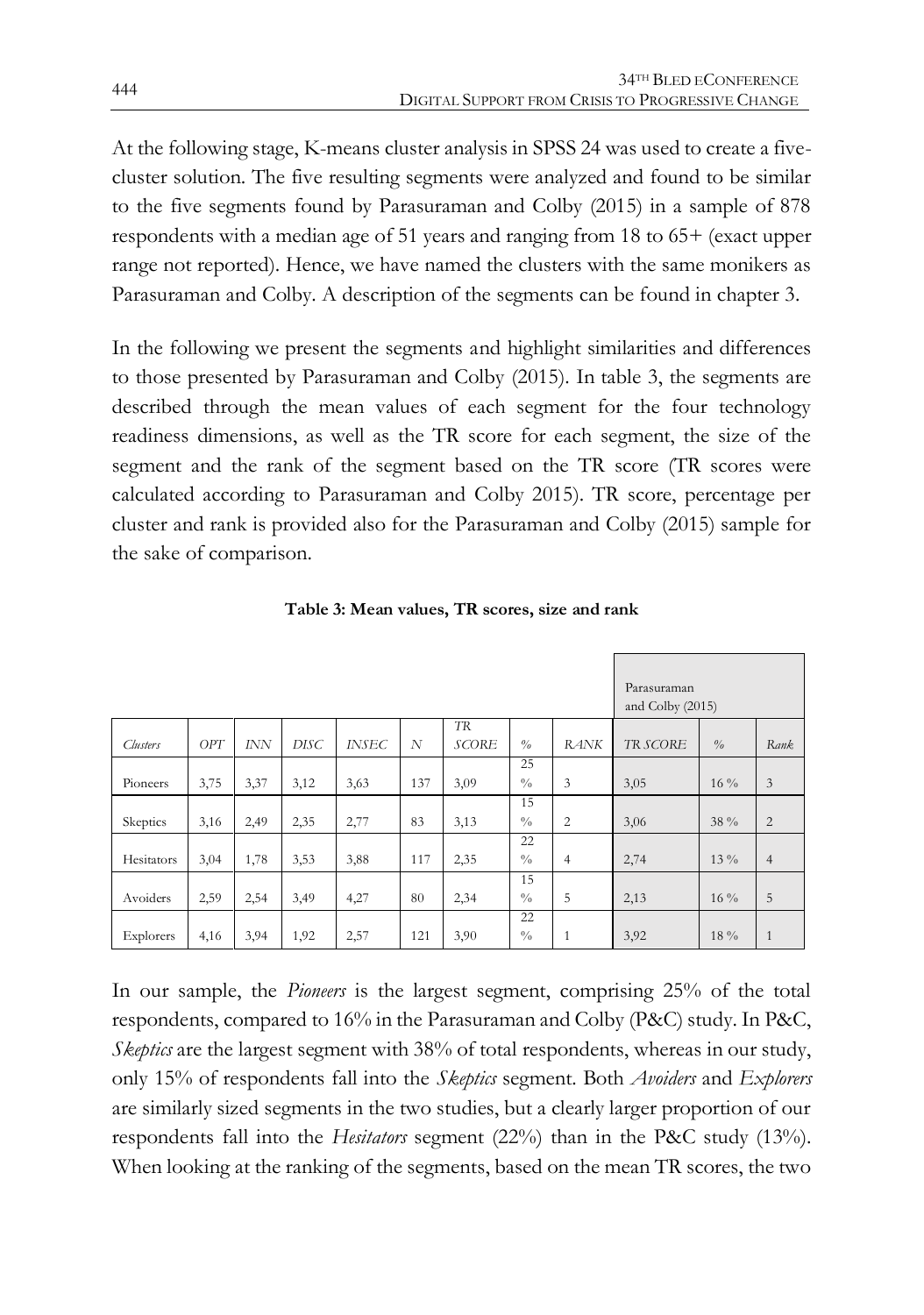studies exhibit the same ranking, with *Explorers* showing the highest mean TR score and the *Avoiders* the lowest. Interestingly, the mean TR scores are higher for the *Pioneers, Skeptics* and *Avoiders* in our study, higher for *Hesitators* in P&C, and roughly the same in both studies for *Explorers*.

When looking at the segments through the lens of the four technology readiness dimensions, some interesting observations can be made. We visualize the segments from our study in figure 1. The Pioneer, Skeptic and Explorer segments present similar profiles in our study and in that by P&C. The profiles for Pioneers and Skeptics are very similar on all dimensions, but the scores are lower for the Skeptics in our study. The Hesitators, characterized by their low level of innovativeness, present a distinctly higher level of optimism in the P&C study than in our study. The Avoiders show a markedly lower level of innovativeness in the P&C study than in our study.





In table 4 we outline the demographic characteristics of the five TRI-based segments derived from our data. Age is excluded, as there were only negligible differences in age between the segments. Due to missing data, it was not possible to analyze the segments according to their level of education. We notice that the biggest segments are Pioneers, Explorers and Hesitators. Contrasted to the age division in the entire sample (68% female), we can see that women are underrepresented in the Pioneer and Explorer segments. *Pioneers* and *Explorers* as segments are also characterized by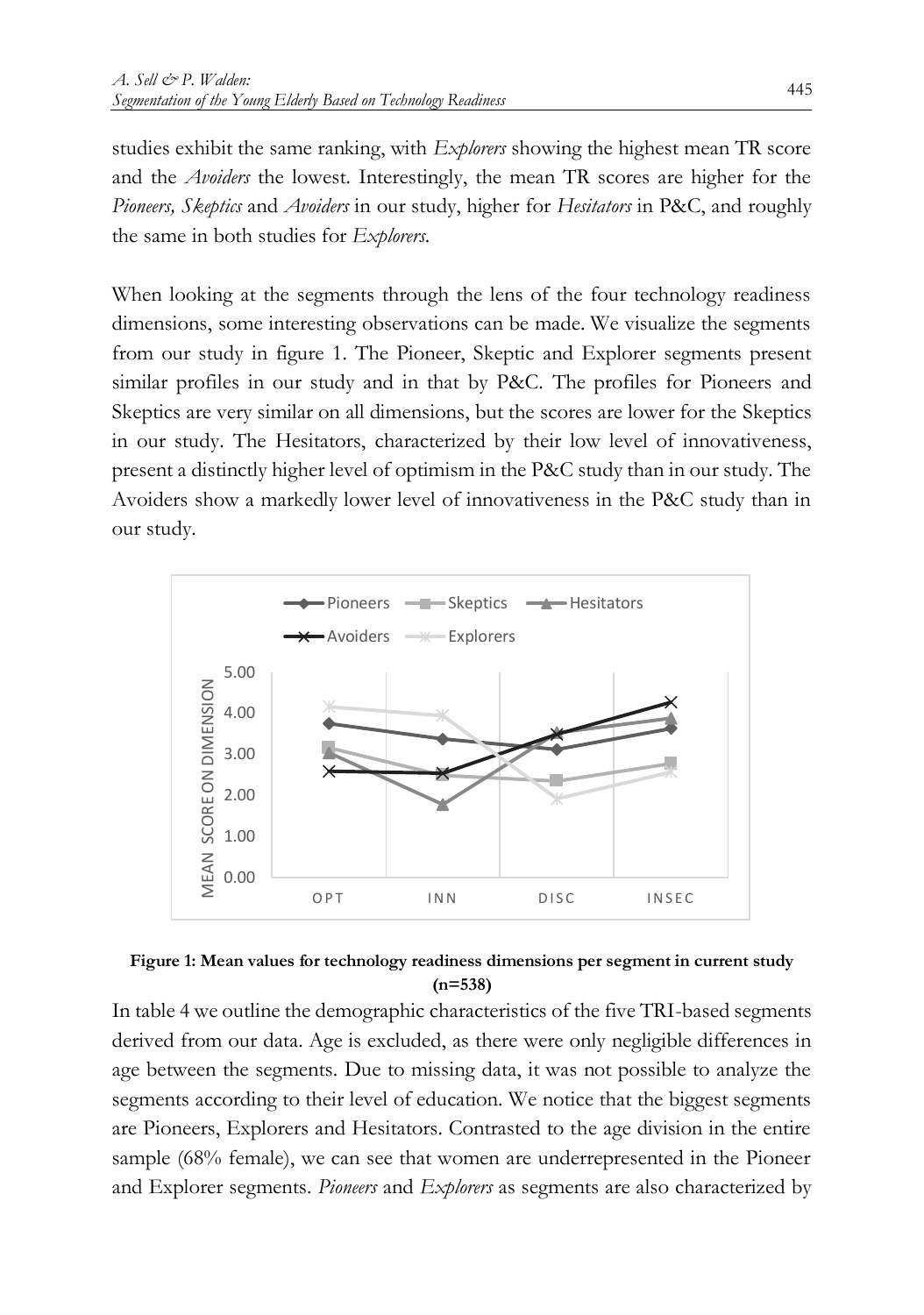a proportionally high proportion of city-dwellers. In the *Skeptics* we find a relatively high proportion of women and a somewhat high proportion of persons who belong to the Swedish-speaking minority. *Hesitators* are predominantly female and have a higher percentage of individuals living alone.

|                  | Female $(\%)$ | Living<br>alone<br>$(^{0}_{0})$ | Large or<br>medium city $(^{0}_{0})$ | Swedish<br>minority (%) |
|------------------|---------------|---------------------------------|--------------------------------------|-------------------------|
| Pioneers (137)   | 55,6          | 20,9                            | 38,8                                 | 14,6                    |
| Skeptics (83)    | 69,9          | 17,5                            | 29,6                                 | 22,9                    |
| Hesitators (117) | 70,1          | 28,7                            | 30,2                                 | 14,5                    |
| Avoiders (80)    | 65,4          | 23,4                            | 28,6                                 | 18,8                    |
| Explorers (121)  | 52,5          | 22,2                            | 33,3                                 | 21,5                    |

**Table 4: Demographic characteristics of the segments**

#### **6 Discussion and conclusions**

The aim of this study was to find meaningful segments within the young elderly cohort with regard to their technology readiness, and to contrast the segments found in this age group with the segments found by Parasuraman and Colby (2015) in a sample representing ages 18-65+. We underline the fact that Parasuraman and Colby collected their data in year 2012 whereas our data is collected in 2019-2020.

In this study we used the 16-item scale and could validate the presence of all four technology readiness dimensions in the dataset. We successfully identified five segments similar to the segments found by Parasuraman and Colby. This is noteworthy as our data covers the young elderly cohort; thus, this supports the allegation that the mature consumer market is not homogeneous and suggests that the mature technology consumers are similar to working age technology consumers regarding their technology readiness. However, the size of the segments differs. The Pioneers is the biggest segment in our study compared to the Skeptics in the Parasuraman and Colby study. The smallest group found by Parasuraman and Colby was the Hesitators, whereas the proportion of Hesitators in our material was higher. Previous research suggests that the level of innovativeness in information technology is overall lower for mature women, which might explain this finding. A plausible explanation for the higher proportion of Pioneers in our study could be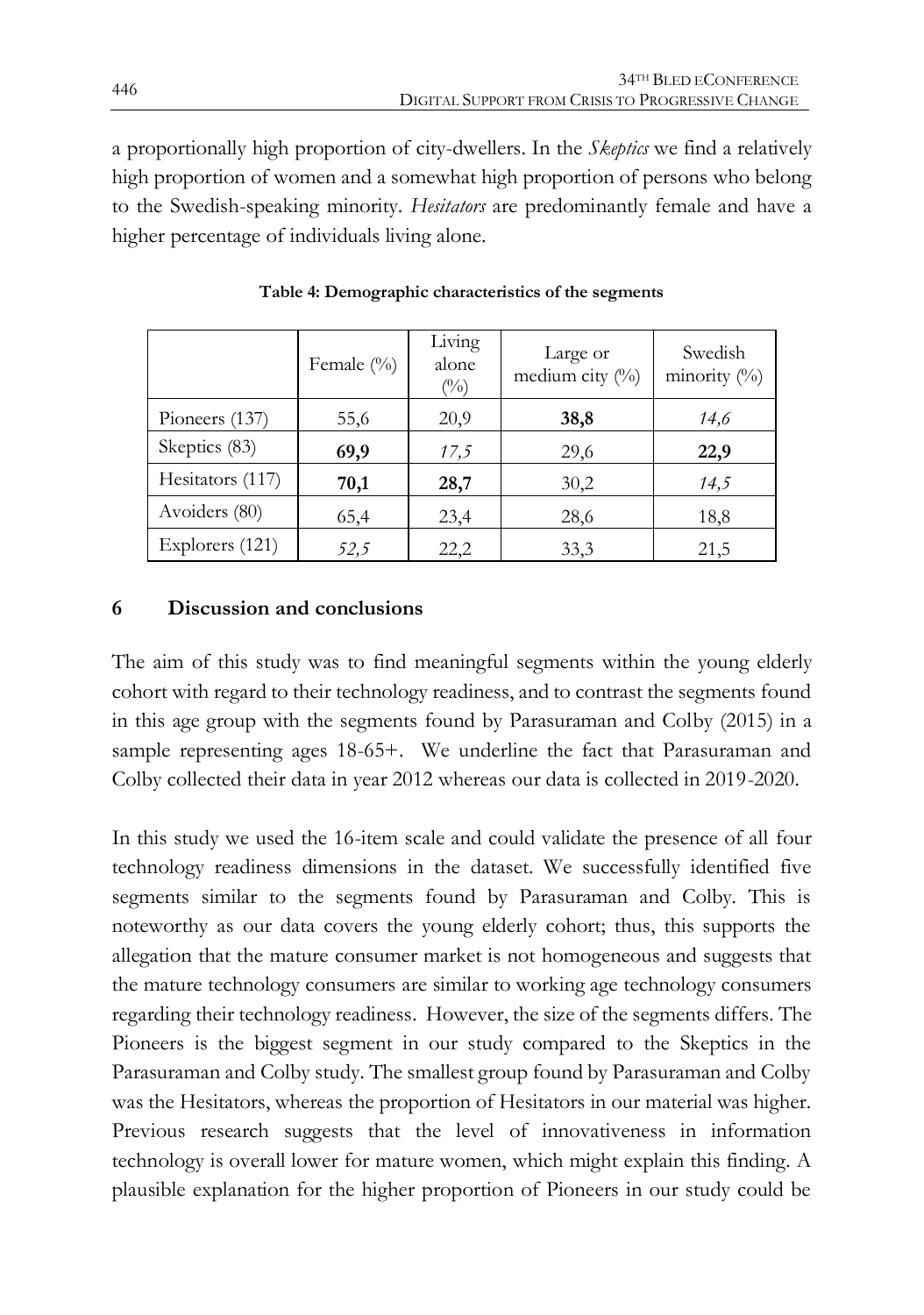derived from the fact that Finns are frequent users of the internet. In year 2020, the proportion of internet users in the 16-89 years age group was 92% and of those 82% used the internet several times per day. The proportion of internet users among those aged 65-74 is 88% and of those 62% use the internet several times per day (Statistics Finland 2020).

The ranking of the segments was the same in both studies. When looking at the segment profiles, the Pioneer, Skeptic and Explorer segments are very similar. The Hesitators in both studies show a low level of innovativeness, but in our study also a markedly lower level of optimism. Conversely, the Avoiders in our study exhibit a higher level of innovativeness than in the Parasuraman and Colby (2015) study. Overall, the segments are surprisingly similar in the two studies; we would have expected the segments in the young elderly sample to show at least partially different profiles.

Apart from comparing our findings to Parasuraman and Colby (2015), we also contrast the results with a study by Rose and Fogarty (2010) as their study was specifically focused on mature consumers in Australia and also utilized a TRI-based segmentation. We observe some similarities and differences. Both studies found a five-segment solution, but the segments differ content wise and in size. Mature Australian consumers are contrary to our findings less likely to be explorers or pioneers (29,5%) but adopters at late growth or decline stage (57.7%). Skeptics and Laggards (equals to Avoiders) are the biggest segments in the Australian study and the smallest in our study. The results from these two studies on mature technology consumers differ significantly which warrants discussion. A partial explanation can be the differences in the technology development/infrastructure, as the 'second generation' mobile phone systems were introduced in 1990s and achieved early on a high penetration rate in the Finnish working age population, meaning that the Finnish young elderly in our study were technology users long before turning 60 years old. Also, the Australian study was done more than a decade ago; the mature technology consumer market changes rapidly as the proportion of technologically experienced individuals entering retirement constantly rises. Rose and Fogarty found that the Explorers and Pioneers are younger whereas the Laggards are older. This is a notable difference as age did not describe the segments we found. We propose that the importance of age as a predictor of technology use gradually loses its significance as the diffusion of technology reaches a certain level of maturity in a market.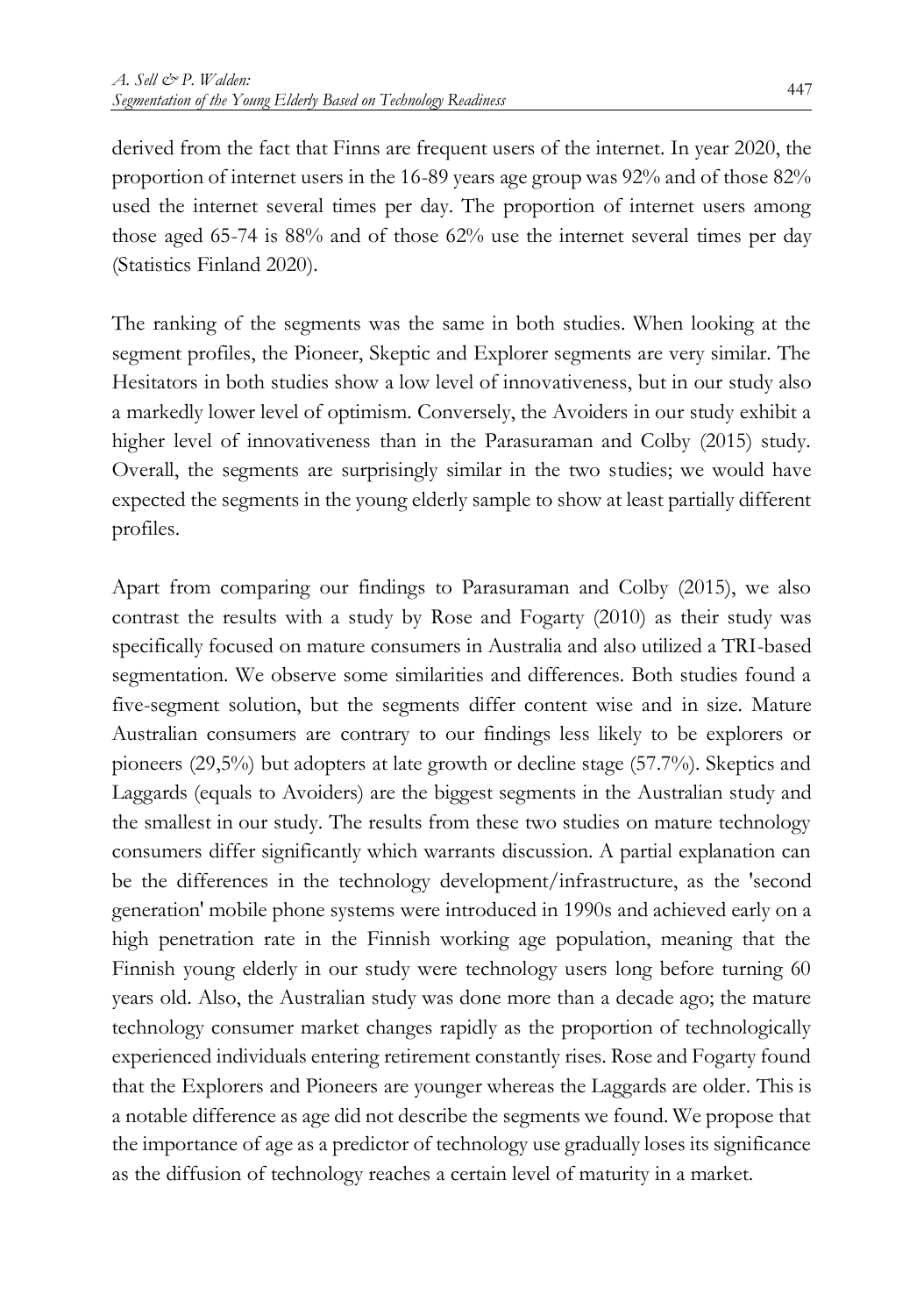The findings from our study support the four technology readiness dimensions and the five-segment solution. It provides interesting profiles of young elderly and a unique knowledge of this age group's technology beliefs in the different segments.

*Note. The Technology Readiness Index 2.0 survey research scale is copyrighted by A. Parasuraman and Rockbridge Associates, Inc., 1999, and is used with written permission. TRI items from Parasuraman (2015) were translated into Finnish and Swedish.*

#### **References**

- Barnard Y, Bradley MD, Hogdson F, Lloyd AD (2013). Learning to use new technologies by older adults: Perceived difficulties, experimentation behaviour and usability. Computers in Human Behavior 29(4), 1715-1724.
- Blut, M., Wang, C. (2020). Technology readiness: a meta-analysis of conceptualizations of the construct and its impact on technology usage. Journal of the Academy of Marketing Science, 48, 649– 669.
- Bouwman, H., Carlsson, C., de Reuver, M., Hampe, F. and Walden, P. (2014). Mobile R&D Prototypes – What is Hampering Market Implementation. International Journal of Innovation and Technology Management, 11(1).
- Carlsson, C. and Walden, P. (2012). From MCOM Visions to Mobile Value Services. Roger Clarke, Andreja Puchar and Joze Gricar (eds.), The First 25 Years of the Bled eConference, University of Maribor, Bled, 69-91.
- Czaja, S.J., Charness, N., Fisk, A.D., Hertzog, C., Nair, S.N., Rogers, W.A. and J. Sharit, (2006). Factors Predicting the Use of Technology: Findings From the Center for Research and Education on Aging and Technology Enhancement (CREATE). Psychology and Aging, 21:2, 333-352.
- Czaja S. and Lee, C.C. (2007). The impact of aging on access to technology. Universal Access in the Information Society (UAIS), 5(4), 341-349.
- Deng, Z., Mo, X. and S. Liu (2014). Comparison of the middle-aged and older users' adoption of mobile health services in China. International Journal of Medical Informatics, 83, 210-224.
- European Commission (2020). Digital Economy and Society Index (DESI) 2020. https://ec.europa.eu/digital-single-market/en/digital-economy-and-society-index-desi
- Fisk, R. P., Patricio, L., Lin, J. S. C., & Chang, H. C. (2011). The role of technology readiness in selfservice technology acceptance. Managing Service Quality: An International Journal, 21(4), 424- 444.
- Heart, T., and E. Kalderon (2013). Older adults: Are they ready to adopt health-related ICT? International Journal of Medical Informatics, 82(11), e209-e231.
- Hill, R., L.R. Betts, and S.E. Gardner (2015). Older adults' experiences and perceptions of digital technology: (Dis)empowerment, wellbeing, and inclusion. Computers in Human Behavior, 48, 415-423.
- Kim, T., Chiu, W., & Chow, K. (2019). Sport technology consumers: segmenting users of sports wearable devices based on technology readiness. Sport, Business and Management, 9(2), 134- 145.
- Kim, M. J., Lee, C. K., & Preis, M. W. (2020). The impact of innovation and gratification on authentic experience, subjective well-being, and behavioral intention in tourism virtual reality: The moderating role of technology readiness. Telematics and Informatics, 49, 101349.
- Kuo, T. H. (2011). The antecedents of customer relationship in e-banking industry. Journal of Computer Information Systems, 51(3), 57-66.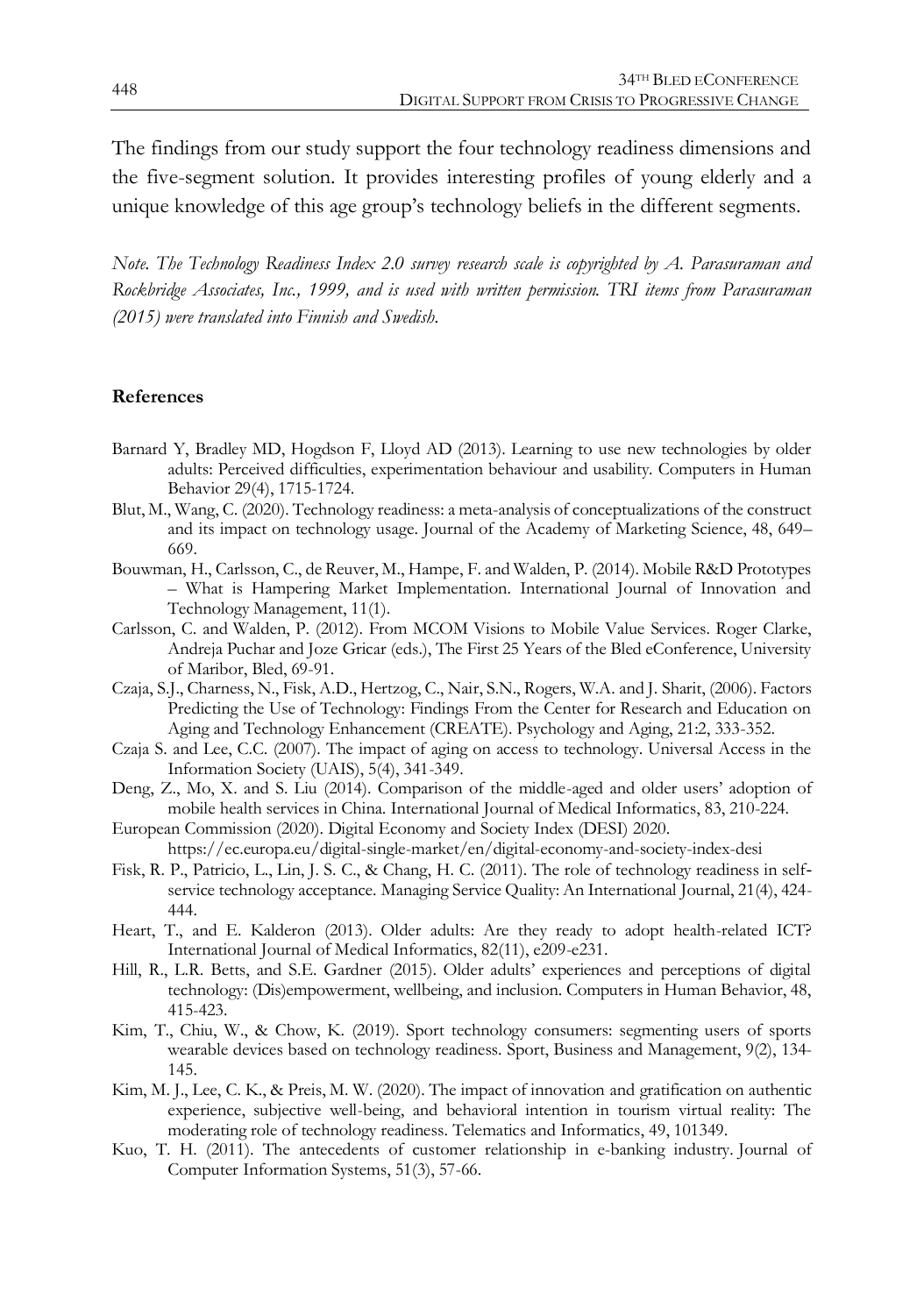- König, R., Seifert, A., & Doh, M. (2018). Internet use among older Europeans: an analysis based on SHARE data. Universal Access in the Information Society, 17(3), 621-633.
- Maiden, N., D'Souza, S., Jones, S., Müller, L., Pannese, L., Pitts, K., ... & Zachos, K. (2013). Computing technologies for reflective, creative care of people with dementia. Communications of the ACM, 56(11), 60-67.
- Massey, A. P., Khatri, V., & Montoya-Weiss, M. M. (2007). Usability of online services: The role of technology readiness and context. Decision Sciences, 38(2), 277-308.
- Mercer, K., Giangregorio, L., Schneider, E., Chilana, P., Li, M. and Grindrod, K. (2016). Acceptance of commercially available wearable activity trackers among adults aged over 50 and with chronic illness: a mixed-methods evaluation. JMIR mHealth and uHealth, 4(1).
- Mitzner, T. L., Boron, J. B., Fausset, C. B., Adams, A. E., Charness, N., Czaja, S. J., ... & Sharit, J. (2010). Older adults talk technology: Technology usage and attitudes. Computers in Human Behavior, 26(6), 1710-1721.
- Morris, M. G., & Venkatesh, V. (2000). Age differences in technology adoption decisions: Implications for a changing work force. Personnel psychology, 53(2), 375-403.
- Neves, B. B., & Amaro, F. (2012). Too old for technology? How the elderly of Lisbon use and perceive ICT. The Journal of Community Informatics, 8(1), 1-12.
- Nägle, S., & Schmidt, L. (2012). Computer acceptance of older adults. Work, 41(Supplement 1), 3541- 3548.
- Parasuraman, A. (2000). Technology Readiness Index (Tri): A Multiple-Item Scale to Measure Readiness to Embrace New Technologies. Journal of Service Research, 2(4), 307–320.
- Parasuraman, A. and C.L. Colby (2001). Techno-ready marketing: How and why your customers adopt technology. New York: Free Press.
- Parasuraman, A., & Colby, C. L. (2015). An updated and streamlined technology readiness index: TRI 2.0. Journal of service research, 18(1), 59-74.
- Ramírez-Correa, P., Grandón, E. E., & Rondán-Cataluña, F. J. (2020). Users segmentation based on the Technological Readiness Adoption Index in emerging countries: The case of Chile. Technological Forecasting and Social Change, 155, 120035.
- Rose, J., & Fogarty, G. J. (2010). Technology readiness and segmentation profile of mature consumers. In Proceedings of the 4th Biennial Conference of the Academy of World Business, Marketing and Management Development, 4(1), 57-65.
- Scandurra, I., & Sjölinder, M. (2013). Participatory design with seniors: Design of future services and iterative refinements of interactive eHealth services for old citizens. Medicine 2.0, 2(2).
- Sell A., Walden P. and Carlsson C. (2011). Segmentation Matters An Exploratory Study of Mobile Service Users. International Journal of Systems and Service-Oriented Engineering, 2(3), 1-17.
- Sell A. and Walden P. (2012). Segmentation bases in the mobile services market: Attitudes in, demographics out. The Forty-Fifth Annual Hawaii International Conference on System Sciences, IEEE Computer Society Press, Los Alamitos.
- Sell A., Mezei J. and Walden P. (2014). An attitude-based latent class segmentation analysis of mobile phone users. Telematics & Informatics, 31(2), 209-219.
- Sell, A., Walden, C. and Walden P., (2017). My Wellness as a Mobile App. Identifying Wellness Types among the Young Elderly. The Fiftieth Annual Hawaii International Conference on System Sciences. IEEE Computer Society Press, Los Alamitos.
- Statistics Finland (2021). Use of information and communication technology by individuals. https://www.stat.fi/til/sutivi/index\_en.html
- Tsikriktsis, N. (2004). A technology readiness-based taxonomy of customers: A replication and extension. Journal of Service Research, 7(1), 42-52.
- Upton, D., Upton, P., Jones, T., Jutlla, K., Brooker, D. and Grove, H. (2011). Evaluation of the impact of touch screen technology on people with dementia and their careers within care home settings. UK: University of Worcester
- Victorino, L., Karniouchina, E., & Verma, R. (2009). Exploring the use of the abbreviated technology readiness index for hotel customer segmentation. Cornell Hospitality Quarterly, 50(3), 342- 359.